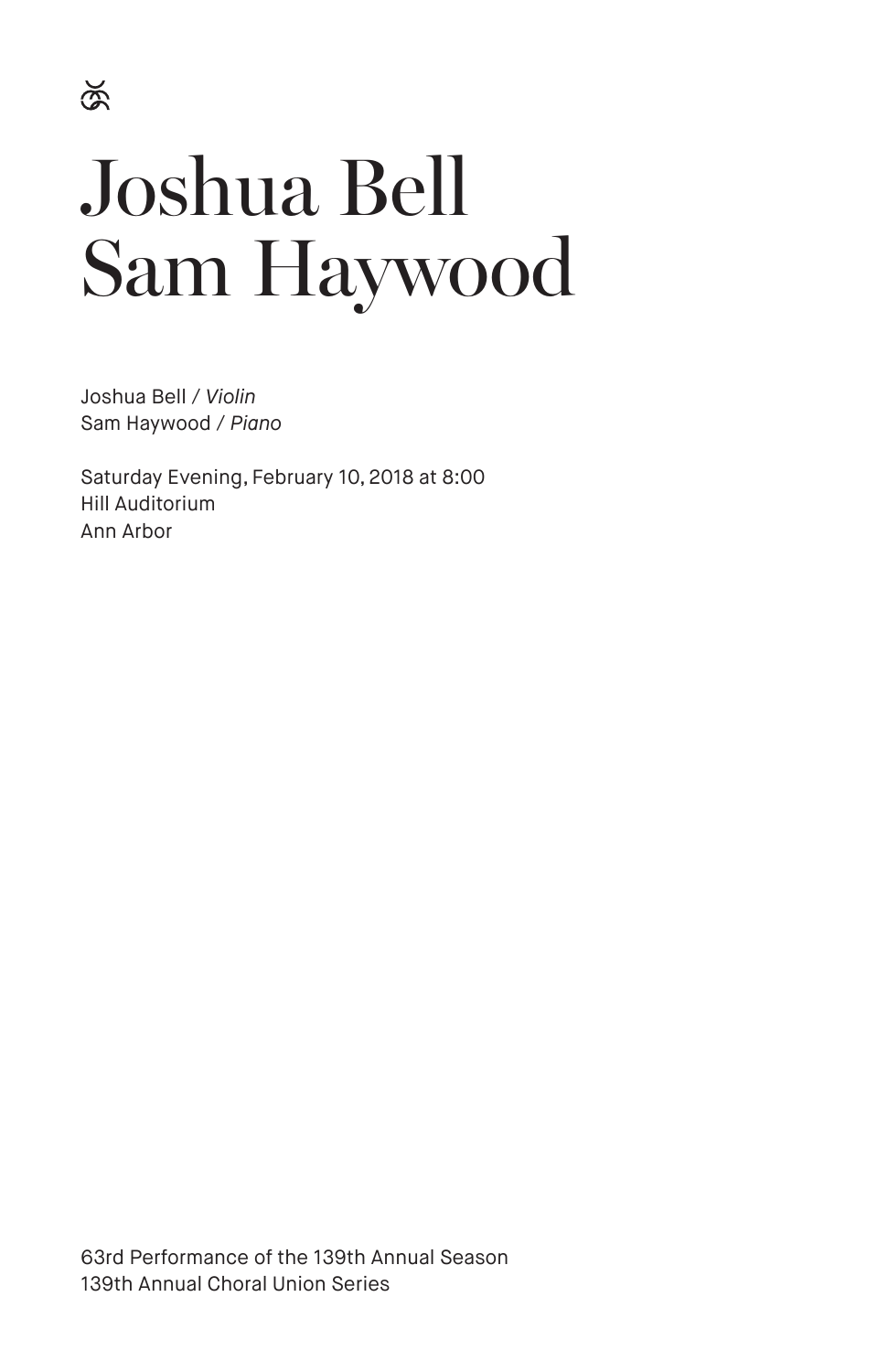This evening's recital is supported by the Karl V. Hauser and Ilene H. Forsyth Choral Union Endowment Fund, the Medical Community Endowment Fund, James and Nancy Stanley, Sesi Lincoln, Drs. Max and Sheila Wicha, and by the Zelenock Family.

Media partnership provided by WDET 101.9 FM, WGTE 91.3 FM, and WRCJ 90.9 FM.

The Steinway piano used in this evening's recital is made possible by William and Mary Palmer.

Special thanks to Danielle Belen for her participation in events surrounding this evening's recital.

Special thanks to Tom Thompson of Tom Thompson Flowers, Ann Arbor, for his generous contribution of floral art for this evening's recital.

Mr. Bell records exclusively for Sony Classical — a MASTERWORKS Label.

Mr. Bell appears by arrangement with Park Avenue Artists and Primo Artists.

In consideration of the artists and the audience, please refrain from the use of electronic devices during the performance.

The photography, sound recording, or videotaping of this performance is prohibited.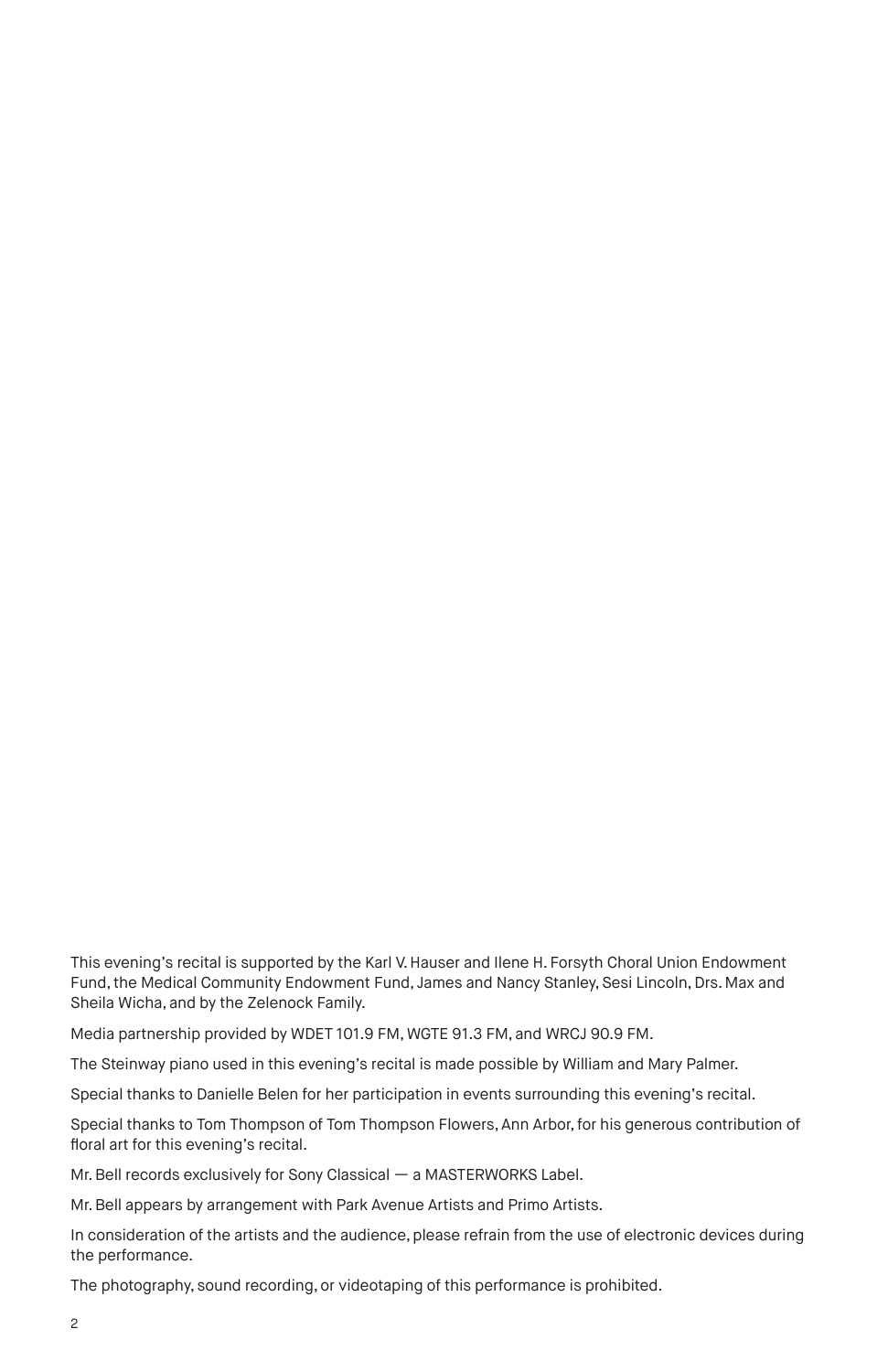# **PROGRAM**

*Wolfgang Amadeus Mozart*  **Violin Sonata No. 32 in B-flat Major, K. 454** 

Largo — Allegro Andante Allegretto

*Richard Strauss*  **Violin Sonata in E-flat Major, Op. 18** 

Allegro ma non troppo Improvisation: Andante cantabile Finale: Andante — Allegro

# **Intermission**

*Franz Schubert*  **Fantasie for Violin and Piano in C Major, D. 934**

*Additional works to be announced by the artists from the stage.*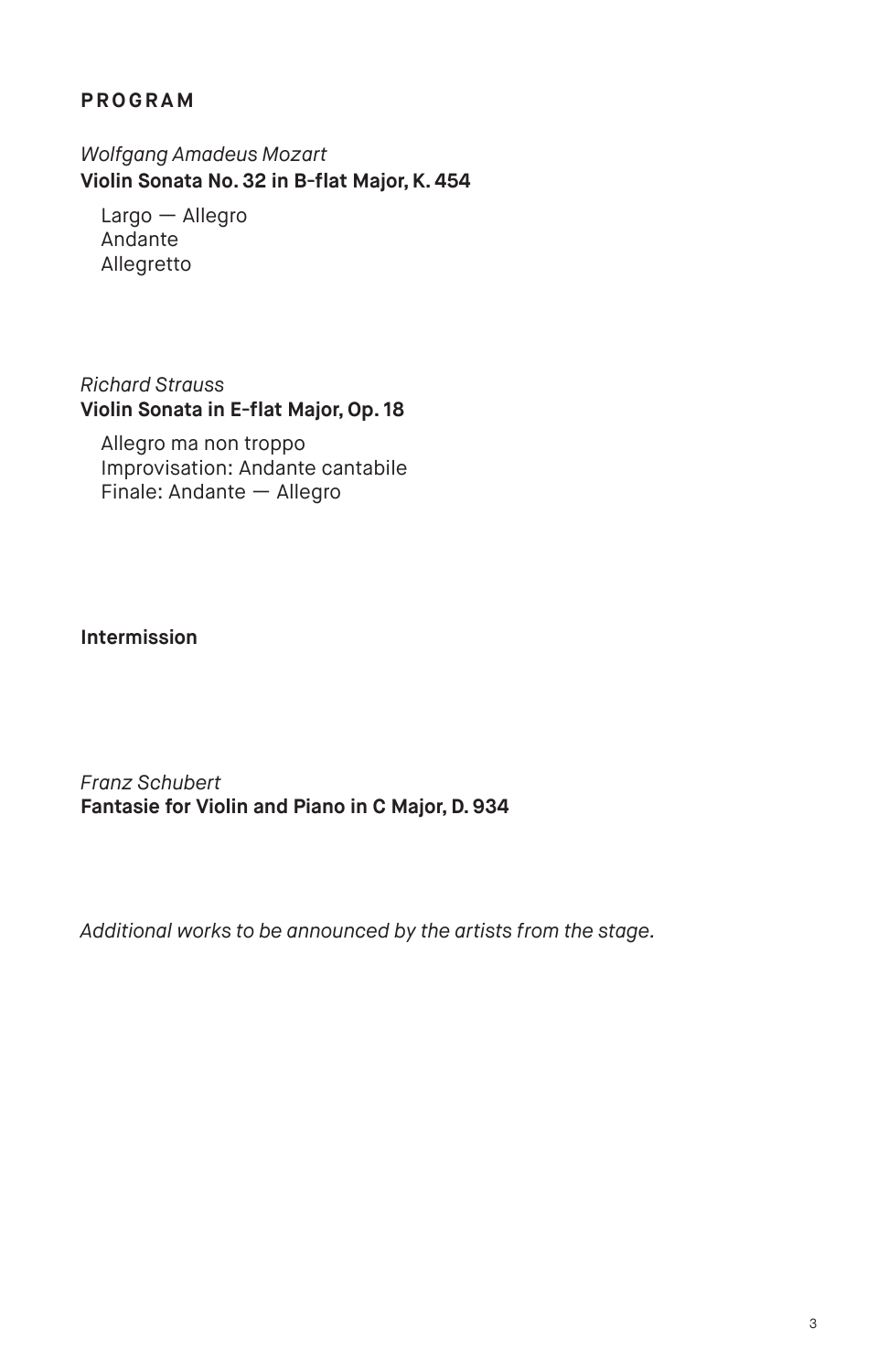Wolfgang Amadeus Mozart *Born January 27, 1756 in Salzburg, Austria Died December 5, 1791 in Vienna*

UMS premiere: Isaac Stern with pianist Alexander Zakin; February 1971 in Hill Auditorium.

#### **Snapshots of History…In 1784:**

- · John Wesley ordains ministers for the Methodist Church in the US
- · Benjamin Franklin invents bifocal spectacles
- · The Ottoman Empire agrees to Russia's annexation of the Crimea

The present sonata is in a class all by itself among Mozart's violin sonatas. It owes its life to the Viennese debut of a remarkable touring virtuoso who, moreover (and very unusually for those days), was a woman. Her name was Regina Strinasacchi; she was 22 or 23 at the time of her concert with Mozart. She had studied at the famous Ospedale della Pietà in Venice where, many decades earlier, Vivaldi served as music director. By all accounts, she was an exceptionally flamboyant player, trained as an opera singer as well as a violinist.

Mozart had been asked to compose a new sonata for Strinasacchi's Viennese concert, which took place on April 29, 1784. Having left the composition to the last minute as he often did, Mozart once again had no time to notate the piano part. The story goes that, after giving Strinasacchi her music, he had an empty sheet on the piano, as he played a part that only existed in his head. When he later wrote it down, he used ink of a different color and had a hard time squeezing in all the 16th-notes underneath the notes of the violin.

According to Mozart's widow, even Emperor Joseph II found out about the ruse, as he was looking through his opera glasses and noticed that Mozart had no music in front of him.

The unique nature of this sonata is apparent from its very theatrical opening. It is the only Mozart sonata to open with a slow introduction. Though short, this introduction is both grandiose and intense. The ensuing "Allegro" is serene and playful, again not without some operatic gestures (this time alluding to comic opera). The magical slow movement contains some enharmonic modulations that are among the boldest Mozart ever wrote, while the concluding *rondo* presents a cornucopia of sparkling melodic ideas.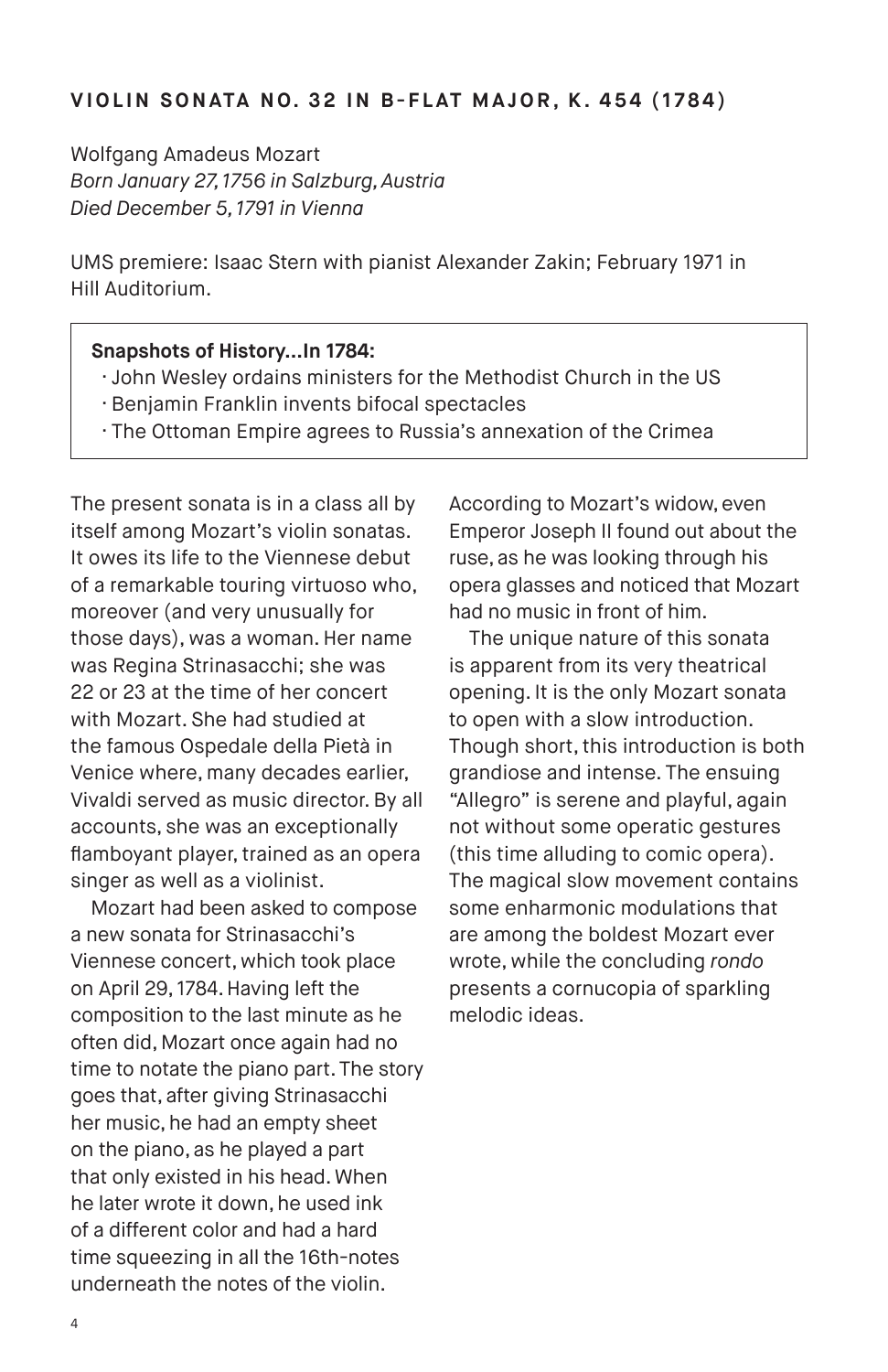#### **V I O L I N S O N ATA I N E - F L AT M A J O R , O P. 1 8 ( 1 8 8 7 )**

Richard Strauss *Born June 11, 1864 in Munich, Germany Died September 8, 1949 in Garmisch-Partenkirchen, Germany*

UMS premiere: Jascha Heifetz with pianist Emanuel Bay; February 1953 in Hill Auditorium.

#### **Snapshots of History…In 1887:**

- · Construction of the iron structure of the Eiffel Tower begins in Paris
- · The US Senate allows the Navy to lease Pearl Harbor as a naval base
- · Chester Greenwood patents earmuffs

Strauss's only violin sonata dates from the period in the composer's life when he was moving away from the Brahmsian universe of "absolute" music into the New German world of programmatic composition. The 23-year-old composer was about to abandon the classical chamber genres to which he had made several remarkable contributions in previous years, and set his sights on symphonic poems à la Liszt, and on opera, where he would become the heir of Wagner. The *Violin Sonata* is a transitional work, written in a conventional form but informed by an entirely new musical aesthetic.

Everything in this work seems to function on a symphonic rather than a chamber-music scale, starting with the very first piano motive whose angular rhythms foreshadow *Don Juan*. Some of the later melodies have a definite operatic sweep to them. Sonata form, with its requisite contrasting themes, development, and recapitulation, nominally still holds sway in the opening "Allegro ma non troppo" (fast, but not too fast). Yet the music's passion overflows the structural

bounds of the form and creates a movement that seems to be defined less by classical considerations than by large cycles of dramatic outbursts and moments of lyrical reflection.

The second movement, "Improvisation," is a beautiful "song without words" that is sometimes performed separately from the rest of the sonata. The highly ornate *cantabile* (singing) movement includes a passionate middle section, followed by the return of the initial theme in an even more richly embellished rendering.

A somber piano introduction opens the third-movement finale, erupting in a brilliant and highly virtuosic "Allegro." The stream of widespanned melodies and breakneck figurations is occasionally interrupted by lighter, scherzo-like episodes. As a final surprise, Strauss introduces an extensive coda in a new time signature (a faster 6/8 as opposed to the earlier 3/4). This section is almost a separate movement in its own right, ending the sonata on a climactic point of maximum excitement.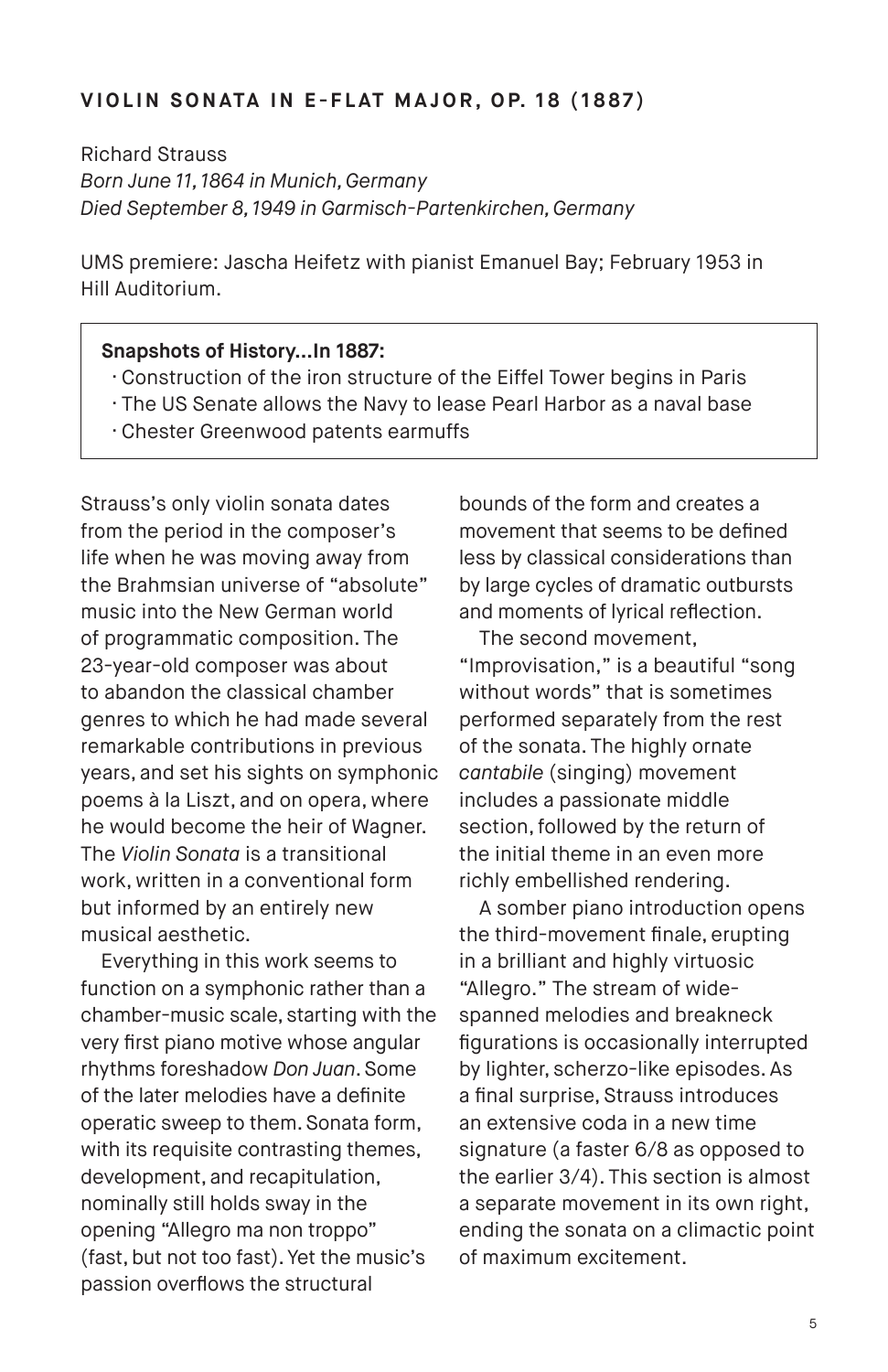#### **FANTASIE FOR VIOLIN AND PIANO IN C MAJOR, D. 934 (1827)**

Franz Schubert *Born January 31, 1797 in Himmelpfortgrund, near Vienna Died November 19, 1828 in Vienna*

UMS premiere: Albert Spalding with pianist André Benoist; January 1931 in Hill Auditorium.

#### **Snapshots of History…In 1827:**

- · The Baltimore & Ohio Railroad is incorporated, becoming the first in the US to offer commercial transportation of both people and freight
- *· Freedom's Journal*, the first African-American owned and published newspaper in the US, is founded in New York by John Russwurm
- 
- · Ludwig van Beethoven dies

The violinist Josef Slavík had just made a hugely successful debut in Vienna when Schubert wrote his two works for him: the *Rondo Brillant in b minor* (D. 895) and the present *Fantasie in C Major*. A few years later, Slavík met Chopin who called him a "second Paganini"; however, the young violinist's career was soon cut short by his death from typhus at age 27.

The *Fantasie*'s design consists of a slow introduction followed by a classical fast-slow-fast sequence (played without pause), with the song variations in second place. Yet the work is not a sonata in disguise. In a way, both fast sections sound like finales; the *allegro* in sonata form, that all-important ingredient of classical and Romantic instrumental music, is conspicuous by its absence.

After a few measures of suspenseful piano tremolos, the violin's first entrance in the introduction sounds for a moment like the opening of Schubert's great two-cello quintet in the same key, written a year later in 1828, the year of the composer's

death at 31. The sudden dissonance that comes after the opening C Major is the same, creating great tension, though in this case the tension does not erupt dramatically but is, instead, gradually diffused as the languid violin melody segues into a playful fast movement. This section, which alternates between a minor and A Major and visits a number of secondary keys as well, has the unmistakable hallmarks of the "Hungarian" style that Schubert evoked in so many of his works. It is followed by an *andantino*, in which we hear Schubert's song *Sei mir gegrüsst* (I Greet You) and three increasingly pyrotechnical variations on it.

The song, whose text is by Friedrich Rückert, was written in 1822 and published in 1823. It is an ecstatic confession of love, in which Schubert managed to elevate the poet's somewhat clichéd lines "*Sei mir gegrüsst, sei mir geküsst*" (I greet you, I kiss you) to truly transcendent heights. The three dazzling variations that follow take nothing away from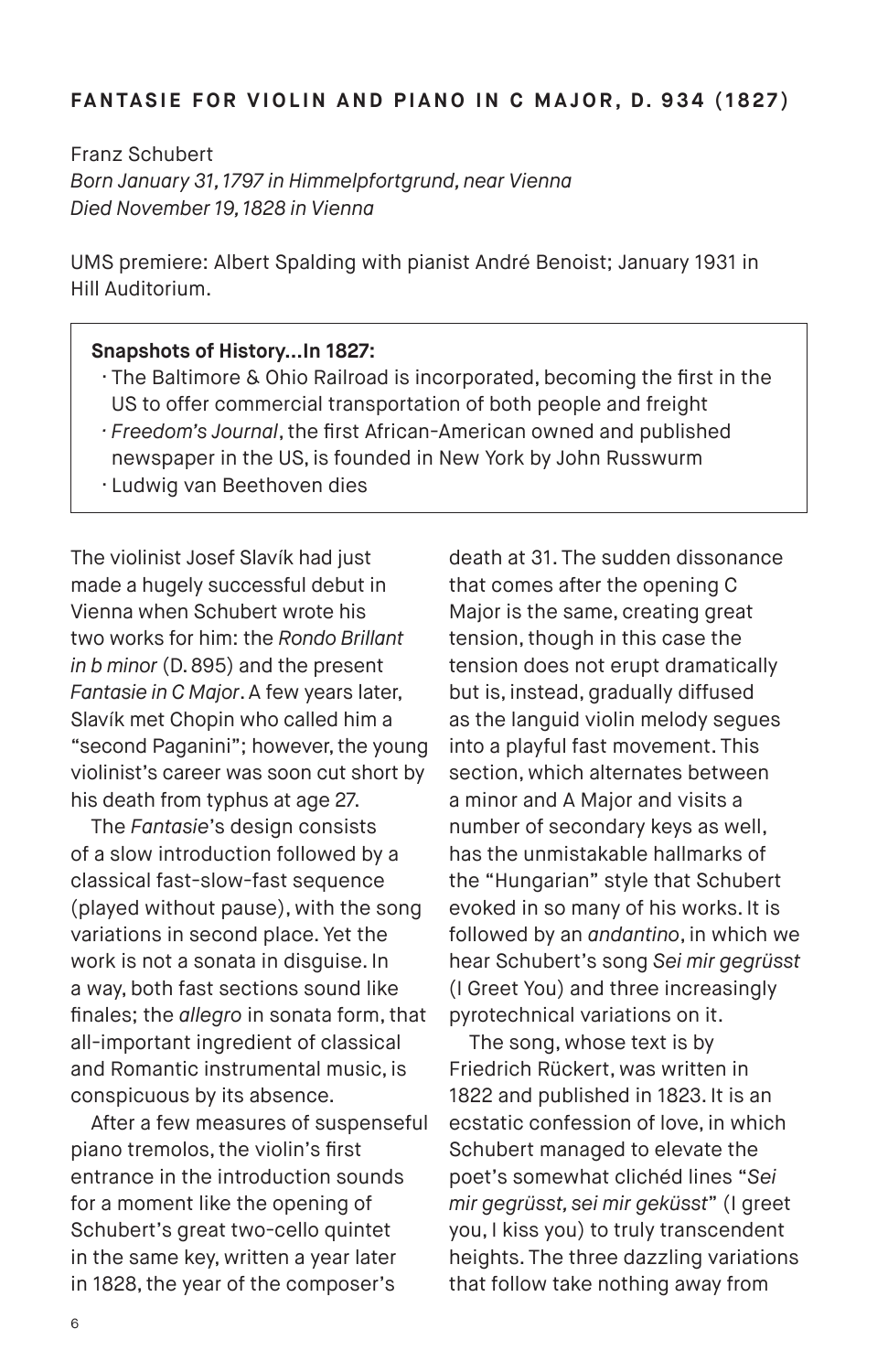the ardor of the poetic feeling; on the contrary, their almost superhuman difficulty is commensurate with the larger-than-life emotions in the song. In both cases, the music reaches for the stars, even if the means employed are entirely different.

One of the work's great surprises is how, after the third variation, an astonishing transition takes us back to the dark drama of the introduction. This section, however, is much shorter now than it was the first time, and is soon relieved by a dashing *allegro vivace* in C Major. It seems that nothing can stand in the way of a brilliant ending, but just before the conclusion, a dramatic modulation brings back the melody of *Sei mir gegrüsst*, in all its original, pure lyricism. All that remains is a short *presto* coda, to return us rather abruptly to the ground after the blissful dream evoked in the song. Most critics have objected to this sudden "alienation effect," but in fact it is not unlike what happens at the end of certain Shakespeare plays where the actors step out of character, removing their masks and taking their bows.

*Program notes by Peter Laki.*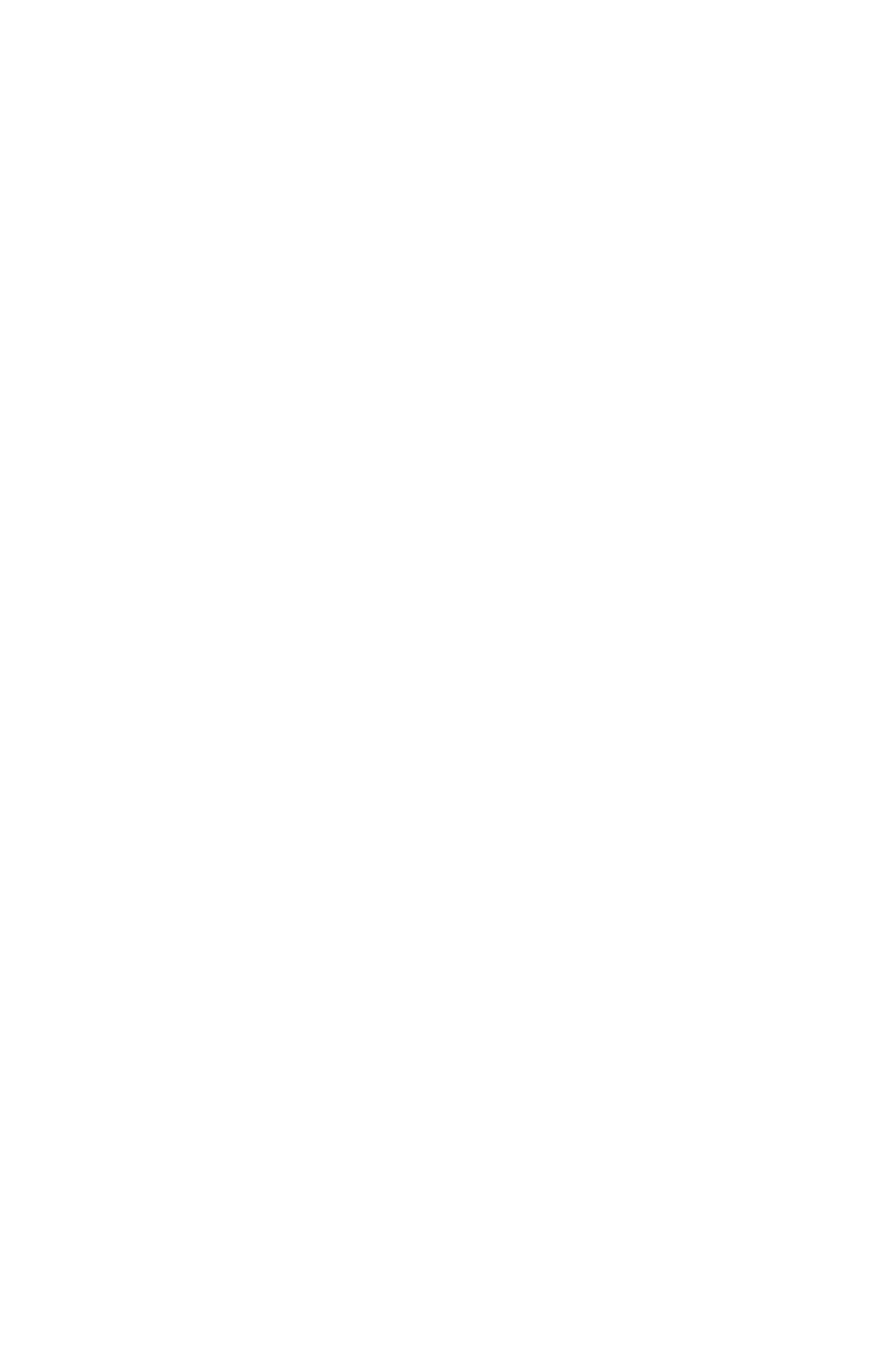## **ARTISTS**

With a career spanning more than 30 years as a soloist, chamber musician, recording artist, and conductor, **Joshua Bell** is one of the most celebrated violinists of his era. An exclusive Sony Classical artist, Mr. Bell has recorded more than 40 albums garnering Grammy, Mercury, *Gramophone*, and Echo Klassik awards, and is a recipient of the Avery Fisher Prize. Named the music director of the Academy of St. Martin in the Fields in 2011, he is the only person to hold this post since Sir Neville Marriner formed the orchestra in 1958.

In 2018, Mr. Bell tours with the Academy to the United Kingdom, Germany, the US, and Asia. With pianist Sam Haywood, he performs 10 recitals in Europe and America, and on February 7, 2018, he reunited with collaborator pianist Jeremy Denk for a recital broadcast live from Carnegie Hall. Further season highlights include dates with the Philadelphia Orchestra, Danish National Symphony, and an all-Beethoven play/direct program with the Orchestre National de Lyon.

Recently Sony Classical released *Joshua Bell — The Classical Collection*, a 14-CD set of albums of classical repertoire that displays Mr. Bell's unique breadth, versatility, and breathtaking virtuosity. Slated for June 2018 is Mr. Bell's recording with the Academy of Bruch's *Scottish Fantasy* and *Concerto in g minor*.

Mr. Bell recently engaged in two tech projects: with Embertone, the leading virtual instrument sampling company, the Joshua Bell Virtual Violin was created for producers, artists, engineers, and composers. He also teamed up with Sony for the Joshua Bell VR Experience featuring Mr. Bell performing Brahms's *Hungarian Dance No. 1* in full 360-degree VR. This experience is available for free download for Sony PlayStation 4 VR.

Convinced of the value of music as a diplomatic and educational tool, Mr. Bell participated in President Obama's Committee on the Arts and Humanities' first cultural mission to Cuba. He is also involved in Turnaround Arts, administered by the John F. Kennedy Center for the Performing Arts which provides arts education to low-performing elementary and middle schools. Mr. Bell has devoted himself to several charitable causes, most notably Education Through Music, which puts instruments in the hands of thousands of children in America's inner cities. Mr. Bell performs on the 1713 Huberman Stradivarius violin.

**Sam Haywood** has performed to critical acclaim in many of the world's major concert halls. *The Washington Post* hailed his "dazzling, evocative playing" and "lyrical sensitivity" and the *New York Times* his "passionate flair and sparkling clarity." He embraces a wide spectrum of the piano repertoire and is equally at home as a soloist, chamber musician, or working with singers. He has had a regular duo partnership with Joshua Bell since 2010 and often performs with cellist Steven Isserlis.

Mr. Haywood is passionate about period instruments and has made a recording on Chopin's own Pleyel piano. He has recorded two solo albums for Hyperion, one featuring the piano music of Julius Isserlis and the other Charles Villiers Stanford's preludes. He is artistic director of the Solent Music Festival in the UK and the inventor of the memorization aid memorystars®. His other passions include literature, natural history, technology, magic, fountain pens, and table tennis. For more information, please visit www.samhaywood.com.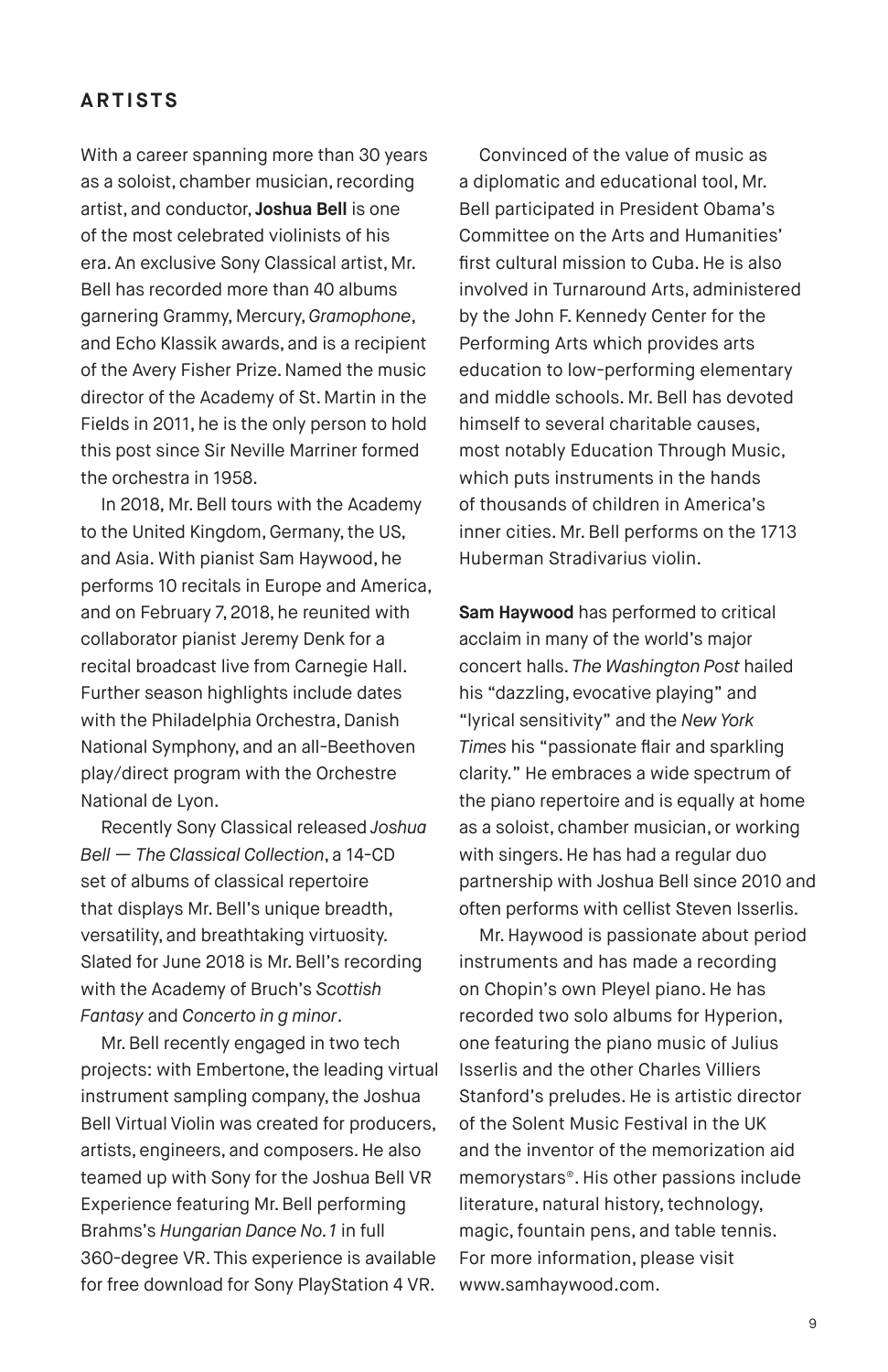# All Roads Lead to Sesi



## **UMS ARCHIVES**

This evening's recital marks **Joshua Bell**'s eighth appearance under UMS auspices, following his UMS debut in October 1989 with the Atlanta Symphony Orchestra conducted by Yoel Levi in Hill Auditorium. Mr. Bell was honored with the UMS Distinguished Artist Award as part of the 2012 Ford Honors Program with the Academy of St. Martin in the Fields. **Sam Haywood** makes his second UMS appearance this evening, following his UMS debut with Joshua Bell in February 2014 in a recital in Hill Auditorium.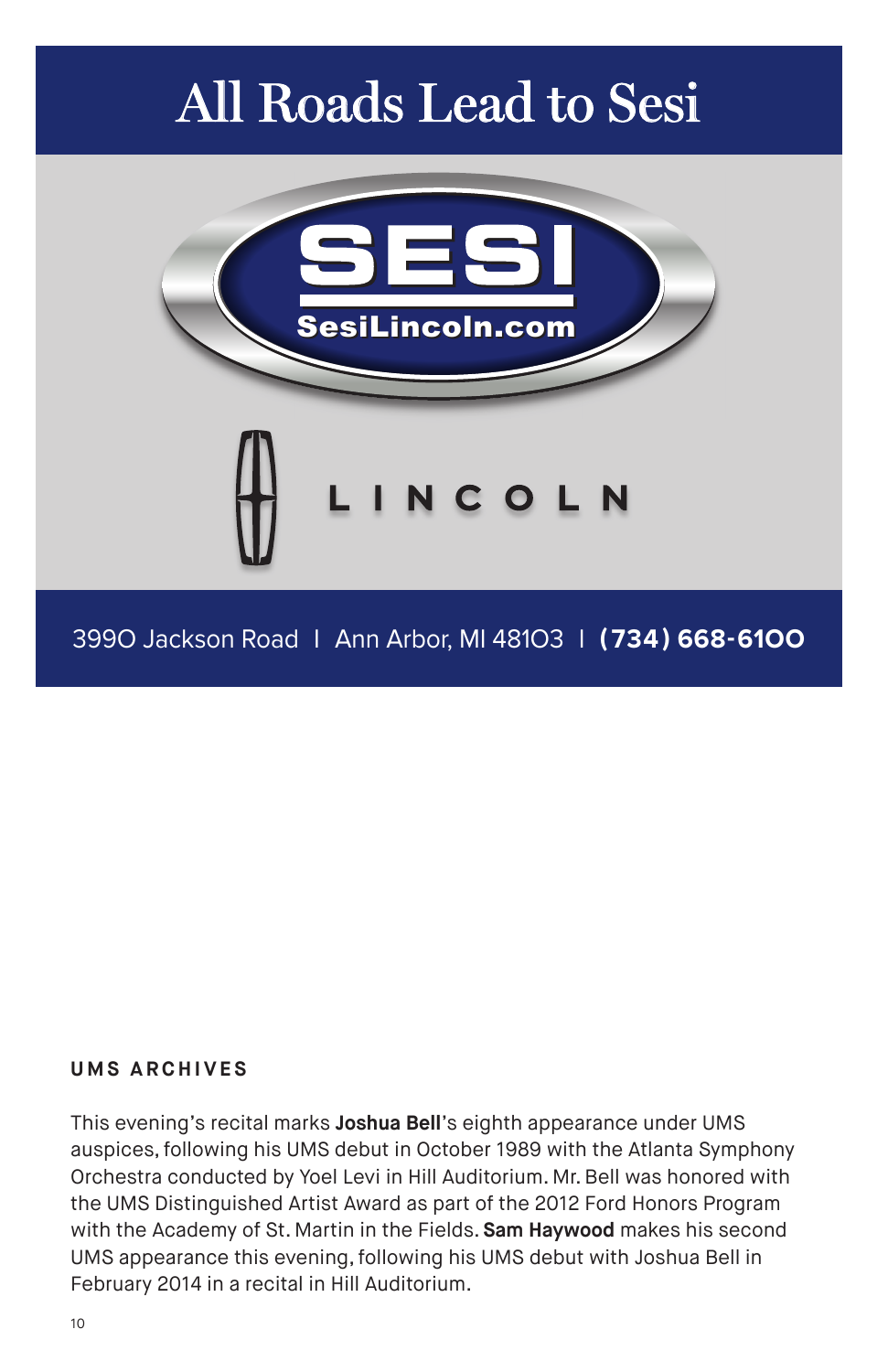# **MAY WE ALSO RECOMMEND...**

- 2/14 Emmanuel Pahud
- 3/11 Elias Quartet
- 4/22 Murray Perahia

*Tickets available at www.ums.org.*

# **ON THE EDUCATION HORIZON...**

| 2/13        | Artist Interview: Janai Brugger<br>(Watkins Lecture Hall, Moore Building, 1100 Baits Drive, 2:30 pm)                                                                                              |
|-------------|---------------------------------------------------------------------------------------------------------------------------------------------------------------------------------------------------|
| $2/16 - 17$ | The Gershwins' Porgy and Bess: A Symposium<br>(Gallery, Hatcher Graduate Library, 913 S. University Avenue)<br>Please visit smtd.umich.edu/Gershwin for full schedule details and<br>to register. |
| 2/19        | FRAME: A Salon Series on Visual Art, Performance, and Identity<br>(202 S. Thayer Street Building, Atrium, 7:00 pm)                                                                                |

*Educational events are free and open to the public unless otherwise noted.*